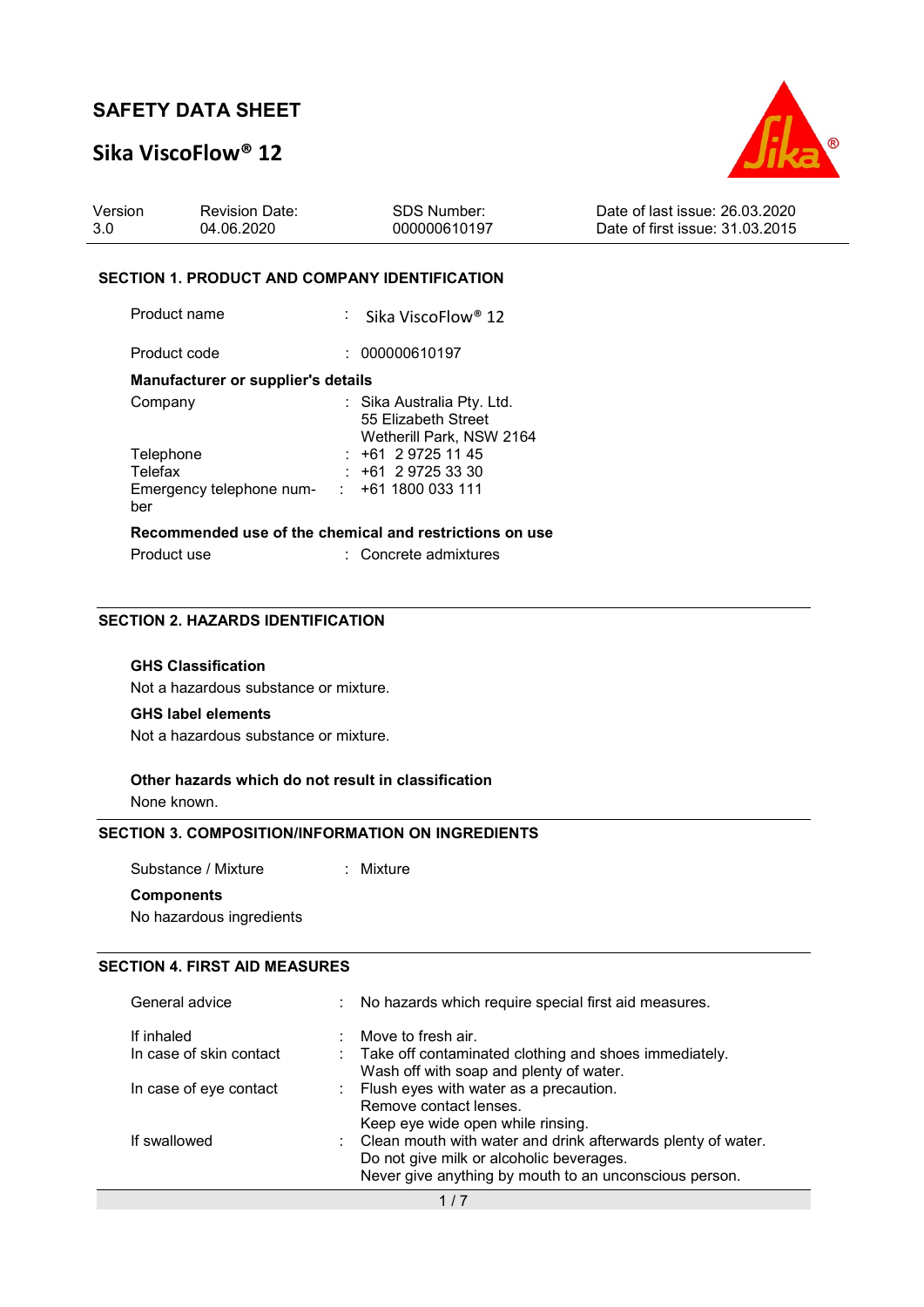## Sika ViscoFlow® 12



| 3.0 <sub>2</sub> | Version<br><b>Revision Date:</b><br>04.06.2020                                          |        | <b>SDS Number:</b><br>000000610197                                                      | Date of last issue: 26.03.2020<br>Date of first issue: 31.03.2015 |
|------------------|-----------------------------------------------------------------------------------------|--------|-----------------------------------------------------------------------------------------|-------------------------------------------------------------------|
|                  | Most important symptoms<br>and effects, both acute and<br>delayed<br>Notes to physician |        | : No known significant effects or hazards.<br>and symptoms.<br>: Treat symptomatically. | See Section 11 for more detailed information on health effects    |
|                  | <b>SECTION 5. FIREFIGHTING MEASURES</b>                                                 |        |                                                                                         |                                                                   |
|                  |                                                                                         |        |                                                                                         |                                                                   |
|                  | Suitable extinguishing media :                                                          |        | cumstances and the surrounding environment.                                             | Use extinguishing measures that are appropriate to local cir-     |
|                  | Hazardous combustion prod- :<br>ucts                                                    |        | No hazardous combustion products are known                                              |                                                                   |
|                  | Specific extinguishing meth-<br>ods.                                                    | $\sim$ | Standard procedure for chemical fires.                                                  |                                                                   |

### SECTION 6. ACCIDENTAL RELEASE MEASURES

| tive equipment and emer-<br>gency procedures             | Personal precautions, protec-: For personal protection see section 8.                                      |
|----------------------------------------------------------|------------------------------------------------------------------------------------------------------------|
| Environmental precautions                                | : No special environmental precautions required.                                                           |
| Methods and materials for<br>containment and cleaning up | Wipe up with absorbent material (e.g. cloth, fleece).<br>Keep in suitable, closed containers for disposal. |

## SECTION 7. HANDLING AND STORAGE

| fire and explosion          |    | Advice on protection against : Normal measures for preventive fire protection.                                                                          |
|-----------------------------|----|---------------------------------------------------------------------------------------------------------------------------------------------------------|
| Advice on safe handling     |    | : For personal protection see section 8.<br>No special handling advice required.<br>Follow standard hygiene measures when handling chemical<br>products |
| Hygiene measures            |    | : When using do not eat or drink.<br>When using do not smoke.                                                                                           |
| Conditions for safe storage | ÷. | Keep container tightly closed in a dry and well-ventilated<br>place.<br>Store in accordance with local regulations.                                     |
| Materials to avoid          |    | No special restrictions on storage with other products.                                                                                                 |

### SECTION 8. EXPOSURE CONTROLS/PERSONAL PROTECTION

### Components with workplace control parameters

Contains no substances with occupational exposure limit values.

| Appropriate engineering | Use adequate ventilation and/or engineering controls to pre- |
|-------------------------|--------------------------------------------------------------|
| controls                | vent exposure to vapours.                                    |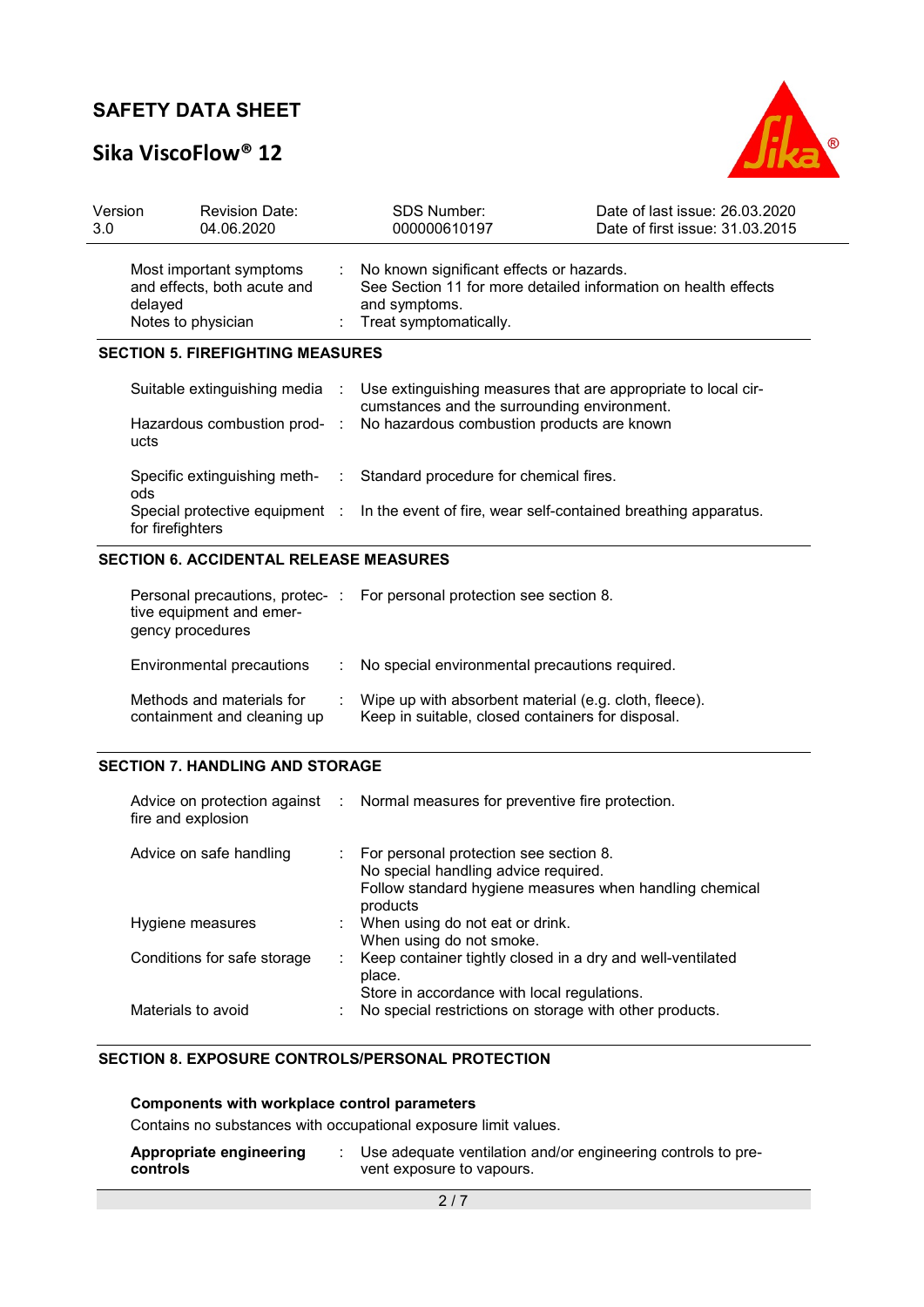# Sika ViscoFlow® 12



| Version<br>3.0 | <b>Revision Date:</b><br>04.06.2020 | <b>SDS Number:</b><br>000000610197                                            | Date of last issue: 26.03.2020<br>Date of first issue: 31.03.2015                                                                                                                                                                             |
|----------------|-------------------------------------|-------------------------------------------------------------------------------|-----------------------------------------------------------------------------------------------------------------------------------------------------------------------------------------------------------------------------------------------|
|                | Personal protective equipment       |                                                                               |                                                                                                                                                                                                                                               |
|                | Respiratory protection              | : No special measures required.<br>working limits of the selected respirator. | Respirator selection must be based on known or anticipated<br>exposure levels, the hazards of the product and the safe                                                                                                                        |
|                | Hand protection                     | essary.<br>Follow AS/NZS 1337.1                                               | : Chemical-resistant, impervious gloves complying with an<br>approved standard should be worn at all times when handling<br>chemical products if a risk assessment indicates this is nec-<br>Recommended: Butyl rubber/nitrile rubber gloves. |
|                | Eye protection                      | Contaminated gloves should be removed.<br>Safety glasses                      |                                                                                                                                                                                                                                               |
|                | Skin and body protection            | clothing, long trousers)<br><b>Follow AS 2210:3</b>                           | Protective clothing (e.g. safety shoes, long-sleeved working                                                                                                                                                                                  |

## SECTION 9. PHYSICAL AND CHEMICAL PROPERTIES

| Appearance<br>Colour<br>Odour<br><b>Odour Threshold</b>                 |                           | liquid<br>clear<br>characteristic<br>No data available |
|-------------------------------------------------------------------------|---------------------------|--------------------------------------------------------|
| рH                                                                      |                           | ca. 5.5                                                |
| Melting point/range / Freezing : No data available<br>point             |                           |                                                        |
| Boiling point/boiling range                                             | $\mathbb{R}^{\mathbb{Z}}$ | No data available                                      |
| Flash point                                                             |                           | Not applicable                                         |
| Evaporation rate                                                        | ÷                         | No data available                                      |
| Flammability (solid, gas)                                               |                           | : No data available                                    |
| Upper explosion limit / Upper : No data available<br>flammability limit |                           |                                                        |
| Lower explosion limit / Lower : No data available<br>flammability limit |                           |                                                        |
| Vapour pressure                                                         |                           | 23 hPa                                                 |
| Relative vapour density                                                 |                           | No data available                                      |
| Density                                                                 | ÷                         | ca. 1.09 g/cm3 (20 °C (68 °F))                         |
| Solubility(ies)<br>Water solubility                                     |                           | soluble                                                |
| Solubility in other solvents : No data available                        |                           |                                                        |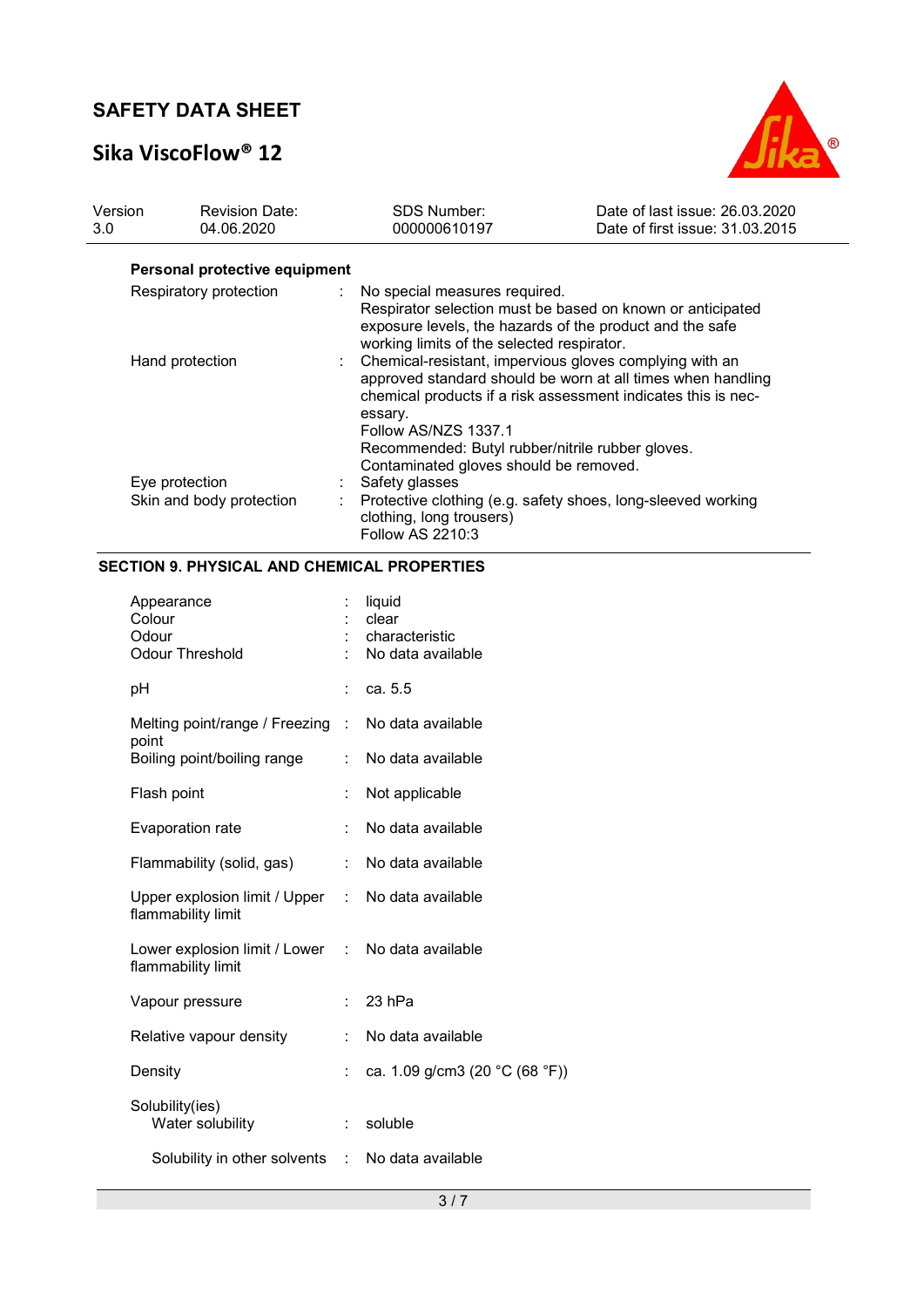## Sika ViscoFlow® 12



| Version<br>3.0 | <b>Revision Date:</b><br>04.06.2020        | <b>SDS Number:</b><br>000000610197                                                                                                                                      | Date of last issue: 26.03.2020<br>Date of first issue: 31.03.2015 |
|----------------|--------------------------------------------|-------------------------------------------------------------------------------------------------------------------------------------------------------------------------|-------------------------------------------------------------------|
|                | Partition coefficient: n-<br>octanol/water | No data available                                                                                                                                                       |                                                                   |
|                | Auto-ignition temperature                  | No data available                                                                                                                                                       |                                                                   |
|                | Decomposition temperature                  | No data available                                                                                                                                                       |                                                                   |
|                | Viscosity<br>Viscosity, dynamic            | No data available                                                                                                                                                       |                                                                   |
|                | Viscosity, kinematic                       | No data available                                                                                                                                                       |                                                                   |
|                | Explosive properties                       | No data available                                                                                                                                                       |                                                                   |
|                | Oxidizing properties                       | No data available                                                                                                                                                       |                                                                   |
|                | Volatile organic compounds                 | : Directive 2010/75/EU of 24 November 2010 on industrial<br>emissions (integrated pollution prevention and control)<br>Volatile organic compounds (VOC) content: 0.24 % |                                                                   |

## SECTION 10. STABILITY AND REACTIVITY

| Reactivity<br>Chemical stability<br>tions                                                                                        | No dangerous reaction known under conditions of normal use.<br>: The product is chemically stable.<br>Possibility of hazardous reac- : No hazards to be specially mentioned. |
|----------------------------------------------------------------------------------------------------------------------------------|------------------------------------------------------------------------------------------------------------------------------------------------------------------------------|
| Conditions to avoid<br>Incompatible materials<br><b>Contract Contract</b><br>No decomposition if stored and applied as directed. | No data available<br>see section 7.                                                                                                                                          |

### SECTION 11. TOXICOLOGICAL INFORMATION

#### Acute toxicity

Not classified based on available information.

#### Skin corrosion/irritation

Not classified based on available information.

#### Serious eye damage/eye irritation

Not classified based on available information.

## Respiratory or skin sensitisation

#### Skin sensitisation

Not classified based on available information.

#### Respiratory sensitisation

Not classified based on available information.

### Chronic toxicity

### Germ cell mutagenicity

Not classified based on available information.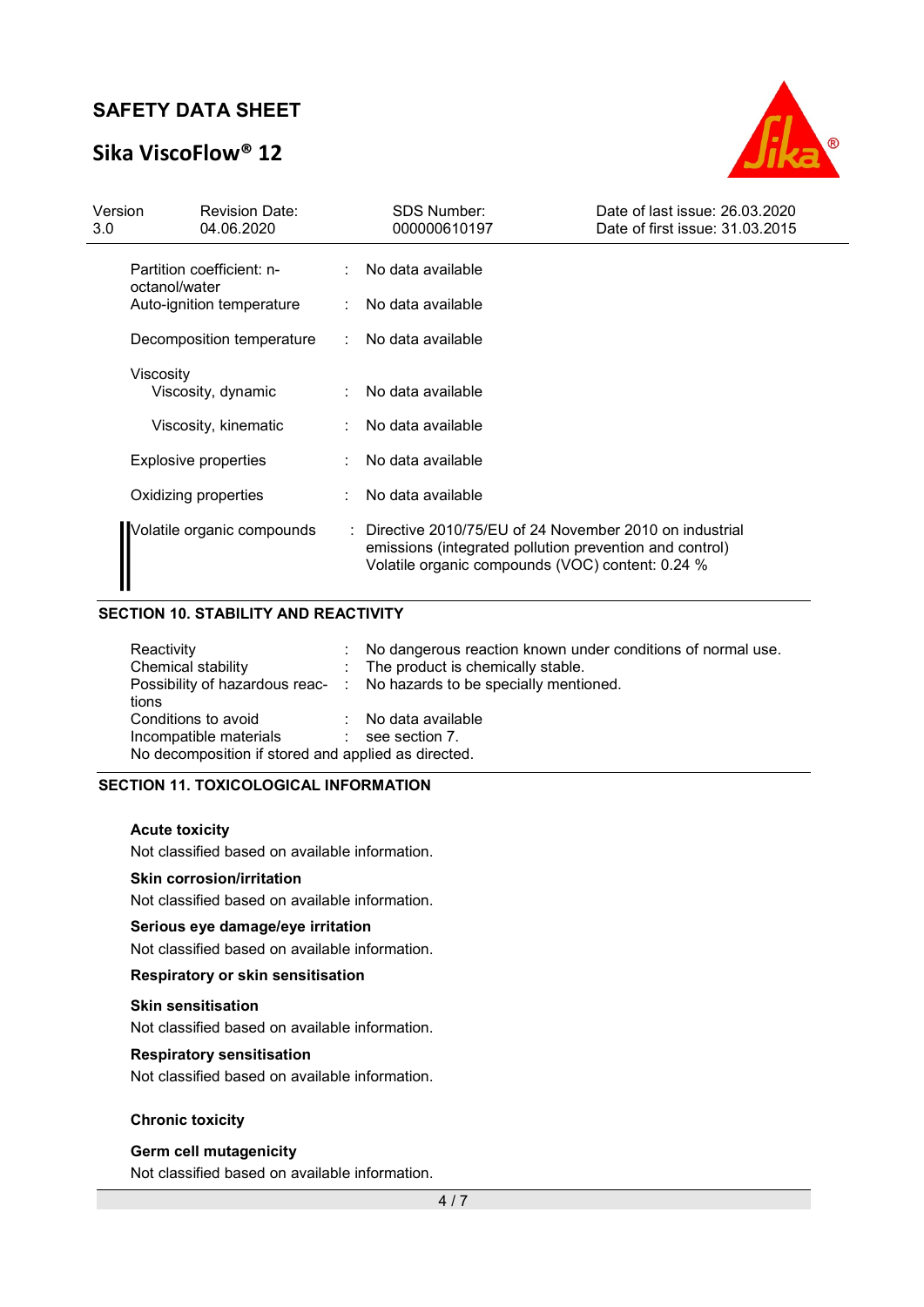## Sika ViscoFlow® 12



| Version | <b>Revision Date:</b> | SDS Number:  | Date of last issue: 26.03.2020  |
|---------|-----------------------|--------------|---------------------------------|
| 3.0     | 04.06.2020            | 000000610197 | Date of first issue: 31.03.2015 |
|         |                       |              |                                 |

### **Carcinogenicity**

Not classified based on available information.

### Reproductive toxicity

Not classified based on available information.

#### STOT - single exposure

Not classified based on available information.

### STOT - repeated exposure

Not classified based on available information.

#### Aspiration toxicity

Not classified based on available information.

#### SECTION 12. ECOLOGICAL INFORMATION

#### **Ecotoxicity**

No data available

#### Persistence and degradability

No data available

## Bioaccumulative potential

No data available

## Mobility in soil

No data available

### Other adverse effects

#### Product:

Additional ecological infor- : There is no data available for this product.

mation

## SECTION 13. DISPOSAL CONSIDERATIONS

#### Disposal methods

Contaminated packaging : Empty containers should be taken to an approved waste handling site for recycling or disposal. If potential for exposure exists refer to Section 8 for specific personal protective equipment.

#### SECTION 14. TRANSPORT INFORMATION

#### International Regulations

UNRTDG Not regulated as a dangerous good IATA-DGR Not regulated as a dangerous good

### IMDG-Code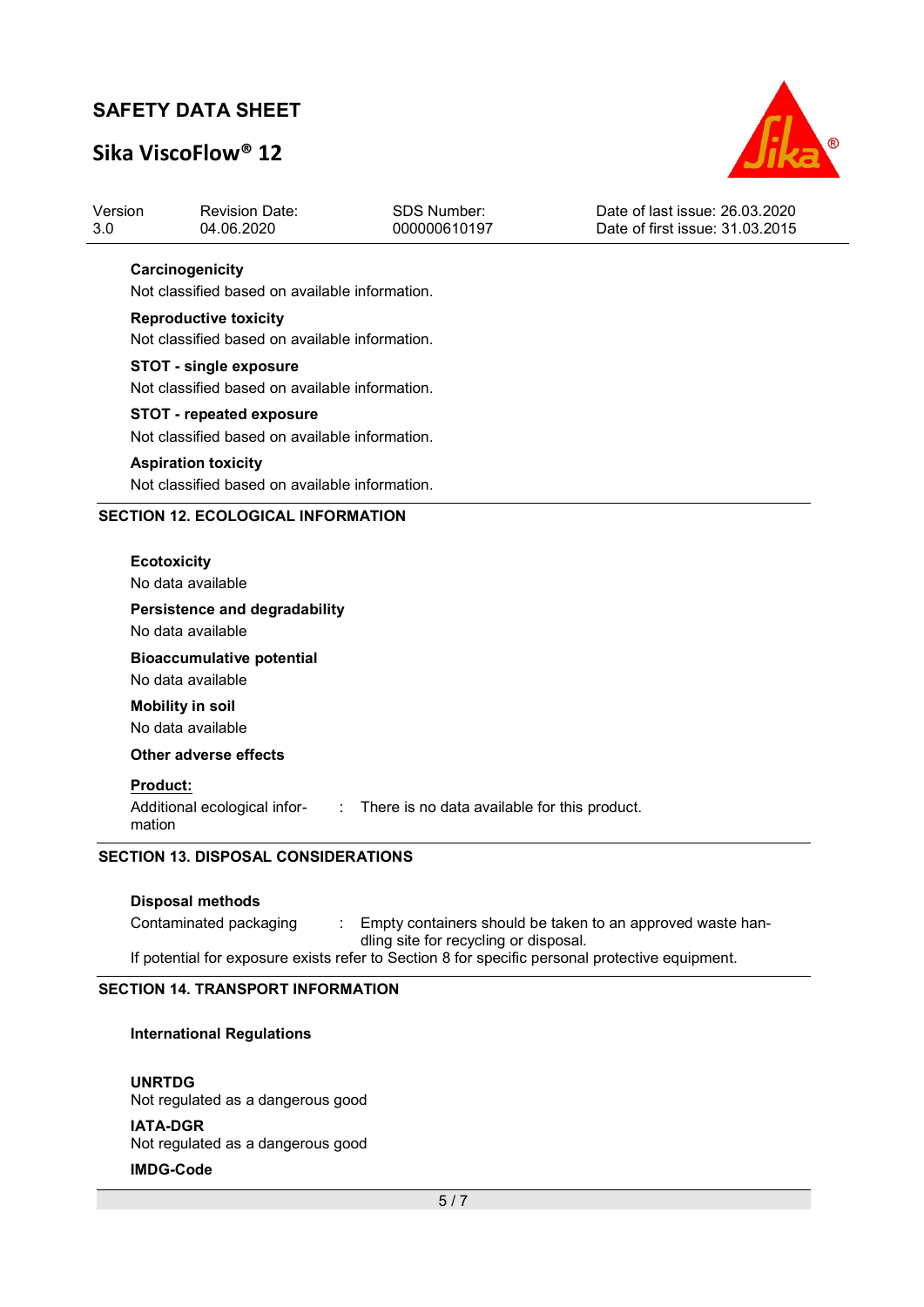# Sika ViscoFlow® 12



| Version<br>3.0 | <b>Revision Date:</b><br>04.06.2020                                                                                 | <b>SDS Number:</b><br>000000610197  | Date of last issue: 26.03.2020<br>Date of first issue: 31.03.2015                                                                                                    |
|----------------|---------------------------------------------------------------------------------------------------------------------|-------------------------------------|----------------------------------------------------------------------------------------------------------------------------------------------------------------------|
|                | Not regulated as a dangerous good                                                                                   |                                     |                                                                                                                                                                      |
|                | Transport in bulk according to Annex II of MARPOL 73/78 and the IBC Code<br>Not applicable for product as supplied. |                                     |                                                                                                                                                                      |
|                | <b>National Regulations</b>                                                                                         |                                     |                                                                                                                                                                      |
| <b>ADG</b>     | Not regulated as a dangerous good                                                                                   |                                     |                                                                                                                                                                      |
|                | <b>SECTION 15. REGULATORY INFORMATION</b>                                                                           |                                     |                                                                                                                                                                      |
|                |                                                                                                                     |                                     |                                                                                                                                                                      |
|                |                                                                                                                     |                                     |                                                                                                                                                                      |
| Poisons        | Standard for the Uniform<br>Scheduling of Medicines and                                                             | No poison schedule number allocated |                                                                                                                                                                      |
|                | International Chemical Weapons Convention (CWC)<br>Schedules of Toxic Chemicals and Precursors                      |                                     | Not applicable                                                                                                                                                       |
|                | <b>Prohibition/Licensing Requirements</b>                                                                           |                                     | There is no applicable prohibition or<br>notification/licensing requirements,<br>including for carcinogens under<br>Commonwealth, State or Territory<br>legislation. |
|                | The components of this product are reported in the following inventories:                                           |                                     | Safety, health and environmental regulations/legislation specific for the substance or mixture                                                                       |

## SECTION 16. OTHER INFORMATION

| <b>Revision Date</b> | 04.06.2020   |  |
|----------------------|--------------|--|
| Date format          | : dd.mm.yyyy |  |

## Full text of other abbreviations

| Australian Dangerous Goods Code.                               |
|----------------------------------------------------------------|
| European Agreement concerning the International Carriage of    |
| Dangerous Goods by Road                                        |
| <b>Chemical Abstracts Service</b>                              |
| Derived no-effect level                                        |
| : Half maximal effective concentration                         |
| <b>Globally Harmonized System</b>                              |
| International Air Transport Association                        |
| International Maritime Code for Dangerous Goods                |
| Median lethal dosis (the amount of a material, given all at    |
| once, which causes the death of 50% (one half) of a group of   |
| test animals)                                                  |
| Median lethal concentration (concentrations of the chemical in |
| air that kills 50% of the test animals during the observation  |
| period)                                                        |
| 6/7                                                            |
|                                                                |